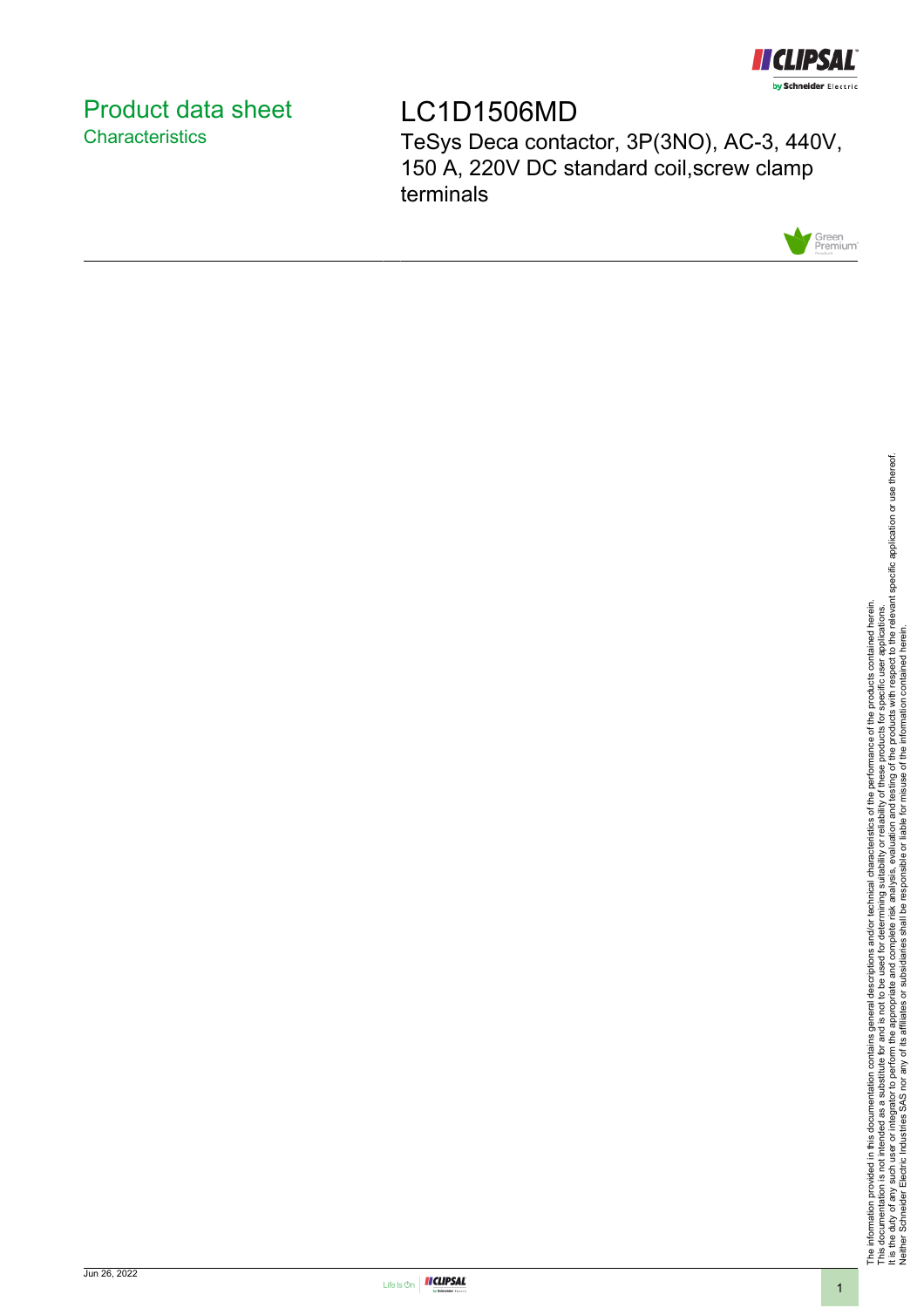

| Main                                           |                                                                                                                                                                                                                                                                                          |
|------------------------------------------------|------------------------------------------------------------------------------------------------------------------------------------------------------------------------------------------------------------------------------------------------------------------------------------------|
| Range                                          | TeSys                                                                                                                                                                                                                                                                                    |
| Product name                                   | TeSys D<br>TeSys Deca                                                                                                                                                                                                                                                                    |
| Product or component<br>type                   | Contactor                                                                                                                                                                                                                                                                                |
| Device short name                              | LC <sub>1</sub> D                                                                                                                                                                                                                                                                        |
| Contactor application                          | Resistive load<br>Motor control                                                                                                                                                                                                                                                          |
| Utilisation category                           | $AC-4$<br>$AC-1$<br>AC-3                                                                                                                                                                                                                                                                 |
| Poles description                              | 3P                                                                                                                                                                                                                                                                                       |
| Power pole contact<br>composition              | 3 NO                                                                                                                                                                                                                                                                                     |
| [Ue] rated operational<br>voltage              | Power circuit: <= 1000 V AC 25400 Hz<br>Power circuit: <= 300 V DC                                                                                                                                                                                                                       |
| [le] rated operational<br>current              | 200 A (at <60 $^{\circ}$ C) at <= 440 V AC AC-1 for power<br>circuit<br>150 A (at $\leq 60$ °C) at $\leq$ 440 V AC AC-3 for power<br>circuit                                                                                                                                             |
| Motor power kW                                 | 40 KW at 220230 V AC 50/60 Hz (AC-3)<br>75 KW at 380400 V AC 50/60 Hz (AC-3)<br>80 KW at 415440 V AC 50/60 Hz (AC-3)<br>90 KW at 500 V AC 50/60 Hz (AC-3)<br>100 KW at 660690 V AC 50/60 Hz (AC-3)<br>75 KW at 1000 V AC 50/60 Hz (AC-3)<br>22 kW at 400 V AC 50/60 Hz (AC-4)            |
| Motor power HP (UL /<br>CSA)                   | 40 Hp at 200/208 V AC 50/60 Hz for 3 phases<br>motors<br>50 Hp at 230/240 V AC 50/60 Hz for 3 phases<br>motors<br>100 Hp at 460/480 V AC 50/60 Hz for 3 phases<br>motors<br>125 hp at 575/600 V AC 50/60 Hz for 3 phases<br>motors                                                       |
| Control circuit type                           | DC standard                                                                                                                                                                                                                                                                              |
| [Uc] control circuit<br>voltage                | 220 V DC                                                                                                                                                                                                                                                                                 |
| Auxiliary contact<br>composition               | 1 NO + 1 NC                                                                                                                                                                                                                                                                              |
| [Uimp] rated impulse<br>withstand voltage      | 8 kV conforming to IEC 60947                                                                                                                                                                                                                                                             |
| Overvoltage category                           | Ш                                                                                                                                                                                                                                                                                        |
| [Ith] conventional free<br>air thermal current | 200 A (at 60 °C) for power circuit                                                                                                                                                                                                                                                       |
| Irms rated making<br>capacity                  | 140 A AC for signalling circuit conforming to IEC<br>60947-5-1<br>250 A DC for signalling circuit conforming to IEC<br>60947-5-1<br>1660 A at 440 V for power circuit conforming to IEC<br>60947                                                                                         |
| Rated breaking capacity                        | 1400 A at 440 V for power circuit conforming to IEC<br>60947                                                                                                                                                                                                                             |
| [Icw] rated short-time<br>withstand current    | 250 A 40 °C - 10 min for power circuit<br>580 A 40 °C - 1 min for power circuit<br>1200 A 40 °C - 10 s for power circuit<br>1400 A 40 °C - 1 s for power circuit<br>100 A - 1 s for signalling circuit<br>120 A - 500 ms for signalling circuit<br>140 A - 100 ms for signalling circuit |
| Associated fuse rating                         | 10 A gG for signalling circuit conforming to IEC<br>60947-5-1<br>315 A gG at <= 690 V coordination type 1 for power<br>circuit<br>250 A gG at <= 690 V coordination type 2 for power<br>circuit                                                                                          |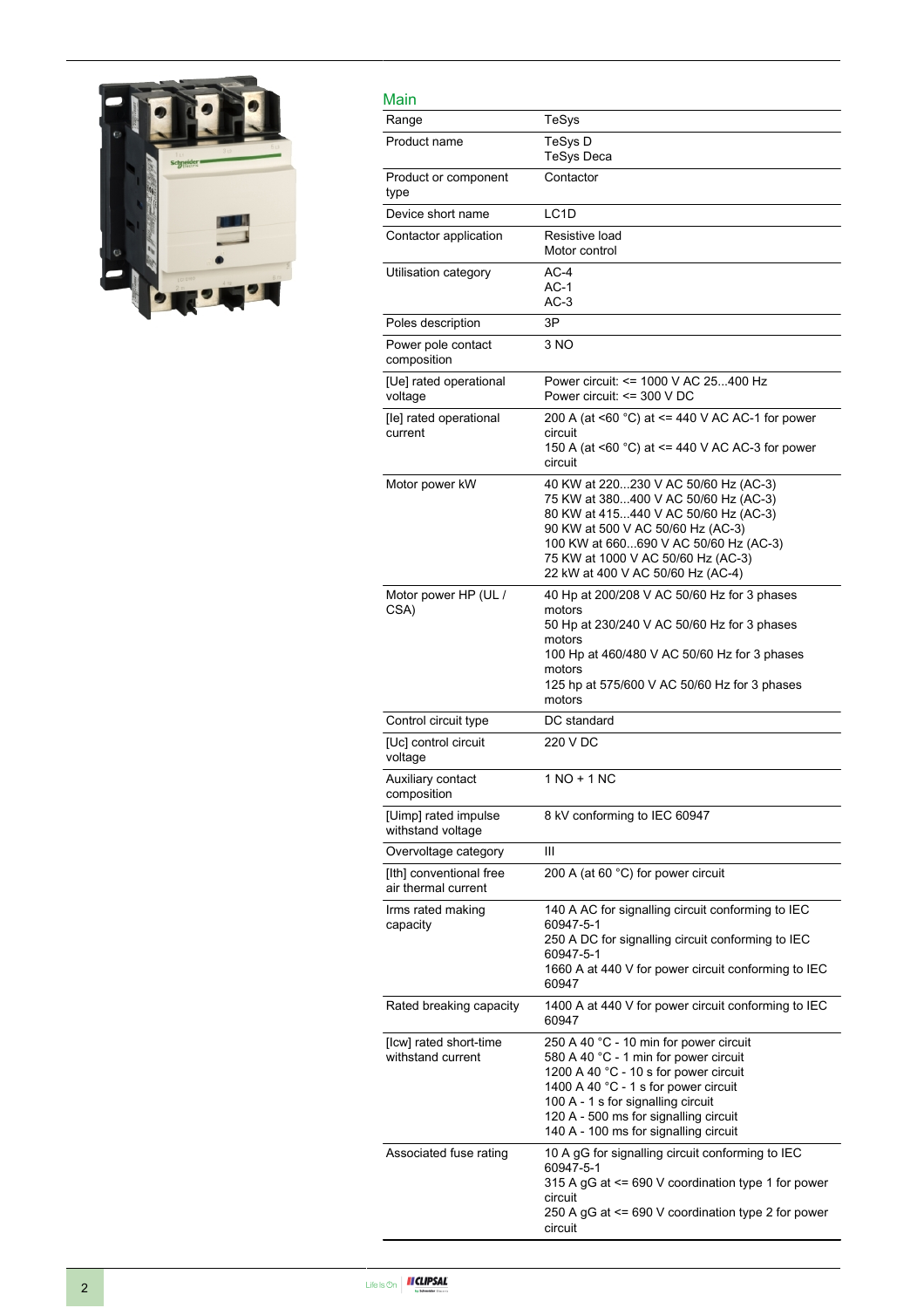| Average impedance                | 0.6 mOhm - Ith 200 A 50 Hz for power circuit                                                                                                                                                                                                                                                                                                                                                                                               |
|----------------------------------|--------------------------------------------------------------------------------------------------------------------------------------------------------------------------------------------------------------------------------------------------------------------------------------------------------------------------------------------------------------------------------------------------------------------------------------------|
| [Ui] rated insulation<br>voltage | Power circuit: 600 V CSA certified<br>Power circuit: 600 V UL certified<br>Power circuit: 1000 V conforming to IEC 60947-4-1<br>Signalling circuit: 690 V conforming to IEC 60947-1<br>Signalling circuit: 600 V CSA certified<br>Signalling circuit: 600 V UL certified                                                                                                                                                                   |
| Electrical durability            | 0.85 Mcycles 150 A AC-3 at Ue <= 440 V<br>1 Mcycles 200 A AC-1 at Ue <= 440 V                                                                                                                                                                                                                                                                                                                                                              |
| Power dissipation per<br>pole    | 24 W AC-1<br>13.5 W AC-3                                                                                                                                                                                                                                                                                                                                                                                                                   |
| Front cover                      | With                                                                                                                                                                                                                                                                                                                                                                                                                                       |
| Mounting support                 | Plate<br>Rail                                                                                                                                                                                                                                                                                                                                                                                                                              |
| Standards                        | CSA C22.2 No 14<br>EN 60947-4-1<br>EN 60947-5-1<br>IEC 60947-4-1<br>IEC 60947-5-1<br><b>UL 508</b>                                                                                                                                                                                                                                                                                                                                         |
| <b>Product certifications</b>    | GL<br>UL<br><b>DNV</b><br>LROS (Lloyds register of shipping)<br>BV<br><b>RINA</b><br>GOST<br>CSA<br>CCC<br><b>UKCA</b>                                                                                                                                                                                                                                                                                                                     |
| Connections - terminals          | Control circuit: lugs-ring terminals (external<br>diameter: 8 mm)<br>Power circuit: lugs-ring terminals (external diameter:<br>25 mm)<br>Power circuit: bars 1 cable(s) - busbar cross section:<br>$5 \times 25$ mm                                                                                                                                                                                                                        |
| <b>Tightening torque</b>         | Control circuit: 1.2 N.m - on lugs-ring terminals - with<br>screwdriver flat Ø 6 mm M3.5<br>Control circuit: 1.2 N.m - on lugs-ring terminals - with<br>screwdriver Philips No 2 M3.5<br>Power circuit: 12 N.m - on lugs-ring terminals<br>hexagonal screw head 13 mm M8<br>Power circuit: 12 N.m - on bars hexagonal screw<br>head 13 mm M8<br>Control circuit: 1.2 N.m - on lugs-ring terminals - with<br>screwdriver pozidriv No 2 M3.5 |
| Operating time                   | 2035 ms closing<br>4075 ms opening                                                                                                                                                                                                                                                                                                                                                                                                         |
| Safety reliability level         | B10d = 1369863 cycles contactor with nominal load<br>conforming to EN/ISO 13849-1<br>B10d = 20000000 cycles contactor with mechanical<br>load conforming to EN/ISO 13849-1                                                                                                                                                                                                                                                                 |
| Mechanical durability            | 8 Mcycles                                                                                                                                                                                                                                                                                                                                                                                                                                  |
| Maximum operating rate           | 1200 cyc/h 60 °C                                                                                                                                                                                                                                                                                                                                                                                                                           |

### **Complementary**

| With integral suppression device                                                                                         |
|--------------------------------------------------------------------------------------------------------------------------|
| 0.751.2 Uc (-4055 °C): operational DC<br>0.150.4 Uc (-4070 °C): drop-out DC<br>11.2 Uc (5570 °C): operational DC         |
| 25 <sub>ms</sub>                                                                                                         |
| 270365 W (at 20 °C)                                                                                                      |
| 2.45.1 W at 20 °C                                                                                                        |
| Type mechanically linked 1 NO + 1 NC conforming to IEC 60947-5-1<br>Type mirror contact 1 NC conforming to IEC 60947-4-1 |
| 25.400 Hz                                                                                                                |
| 5 mA for signalling circuit                                                                                              |
| 17 V for signalling circuit                                                                                              |
|                                                                                                                          |